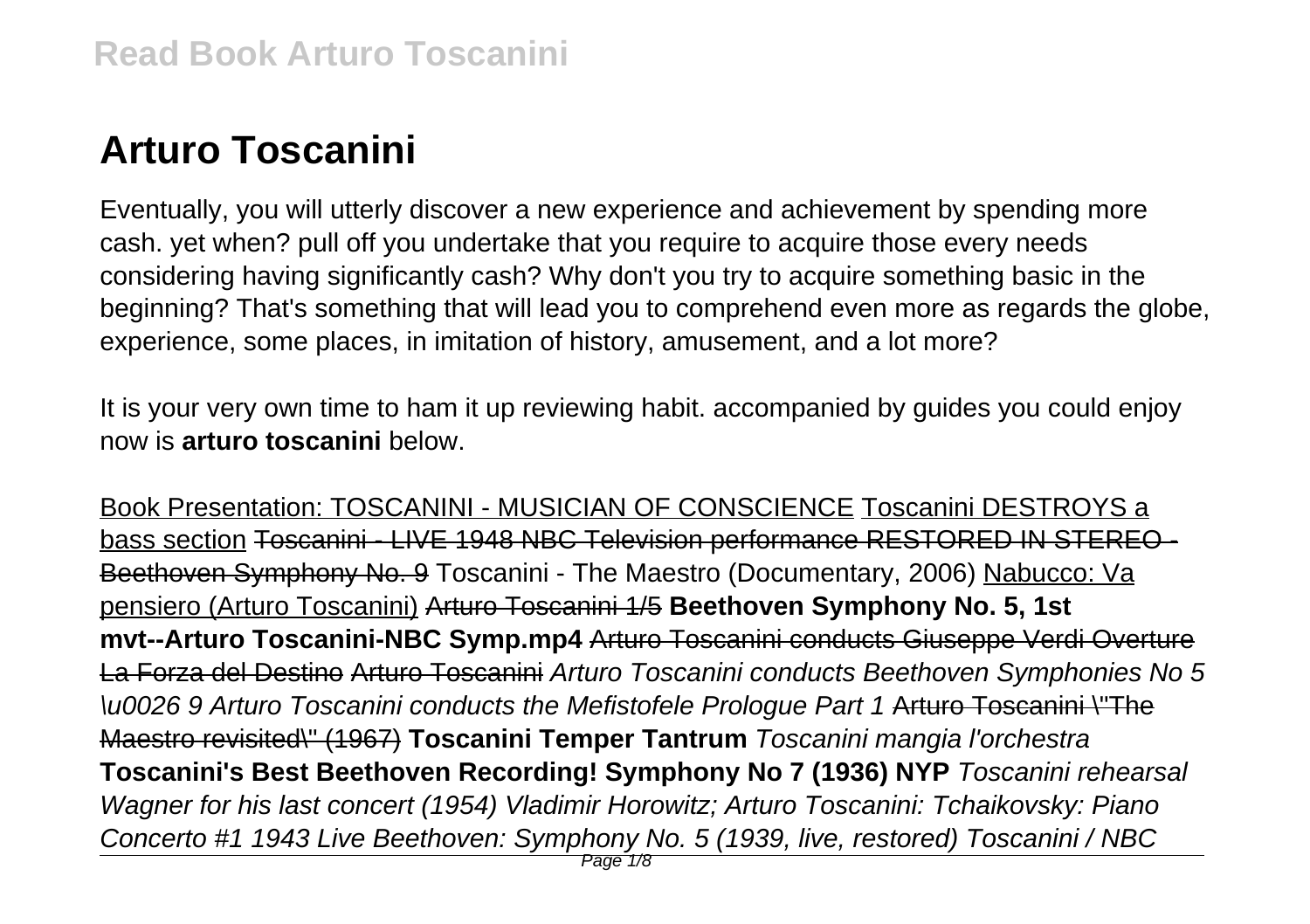Toscanini: his last (Wagner) concert (1954) stereo, repairedToscanini conducts Beethoven, Schubert, Wagner, Franck, Meyerbeer (NBC complete concert, 12.11.1938) Brahms Violin Concerto op.77 - Heifetz - Toscanini - NYP - 1935 Beethoven 9 - Chicago Symphony Orchestra - Riccardo Muti ARTURO TOSCANINI TV NBC ORCHESTRA 20 de marzo de 1948 R.Strauss \"Ein Heldenleben\" Arturo Toscanini **BEETHOVEN FEST (4) Arturo Toscanini, NBC SO \u0026 Symphony #8 (complete)**

Arturo Toscanini - Wagner: Ride of the Valkyries

\"The Internationale\" conducted by Arturo Toscanini--BANNED by U.S. censors!Beethoven \"Symphony No 9\" Arturo Toscanini 1952 Exile and Creativity Series: Arturo Toscanini Arturo Toscanini Verdi \"Dies irae - Requiem aeternam\" (1951) STEREO SOUND

Arturo Toscanini

Arturo Toscanini (/ ??r ? t ??r o? ? t ? s k ? ? n i? n i /, Italian: [ar?tu?ro toska?ni?ni]; March 25, 1867 – January 16, 1957) was an Italian conductor.He was one of the most acclaimed musicians of the late 19th and of the 20th century, renowned for his intensity, his perfectionism, his ear for orchestral detail and sonority, and his eidetic memory.

Arturo Toscanini - Wikipedia Arturo Toscanini, (born March 25, 1867, Parma, Italy—died Jan. 16, 1957, New York City, N.Y., U.S.), Italian conductor, considered one of the great virtuoso conductors of the first half of the 20th century.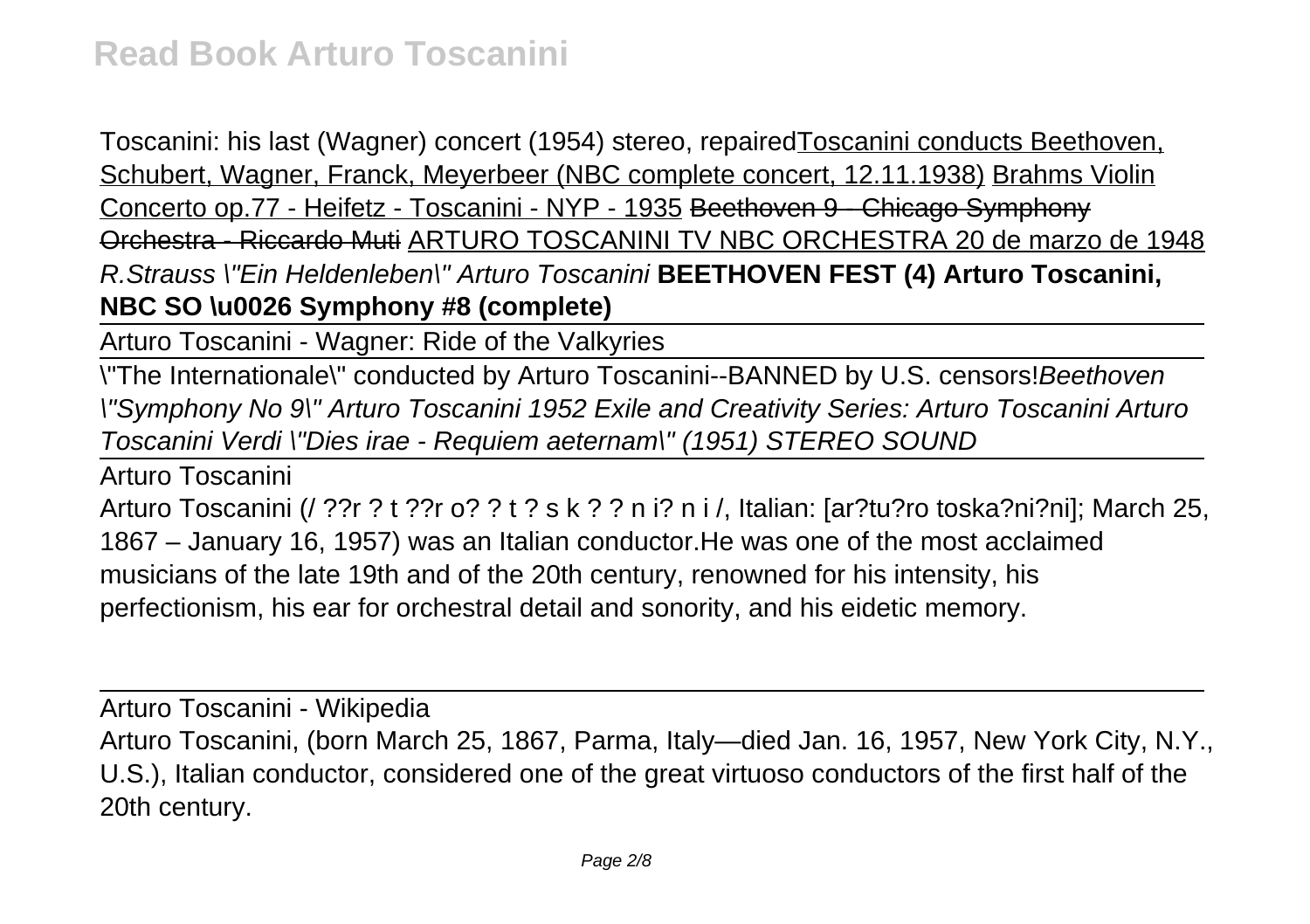Arturo Toscanini | Italian conductor | Britannica Arturo Toscanini was the most celebrated conductor of his time, considered by many to be the greatest conductor of the twentieth century. He revolutionized musical interpretation by frequently insisting that his orchestras play the music exactly as written, a highly unusual practice in the nineteenth century, when Toscanini began his career.

Arturo Toscanini - Biography - IMDb Arturo Toscanini was the most celebrated conductor of his time, considered by many to be the greatest conductor of the twentieth century. He revolutionized musical interpretation by frequently insisting that his orchestras play the music exactly as written, a highly unusual practice in the nineteenth century, when Toscanini began his career.

Arturo Toscanini - IMDb One of the greatest directors of all time, Arturo Toscanini was internationally known for his forcefulness and style of conducting. Read Full Biography. Overview ? Biography ? Discography ? Compositions ? Credits ? Related ?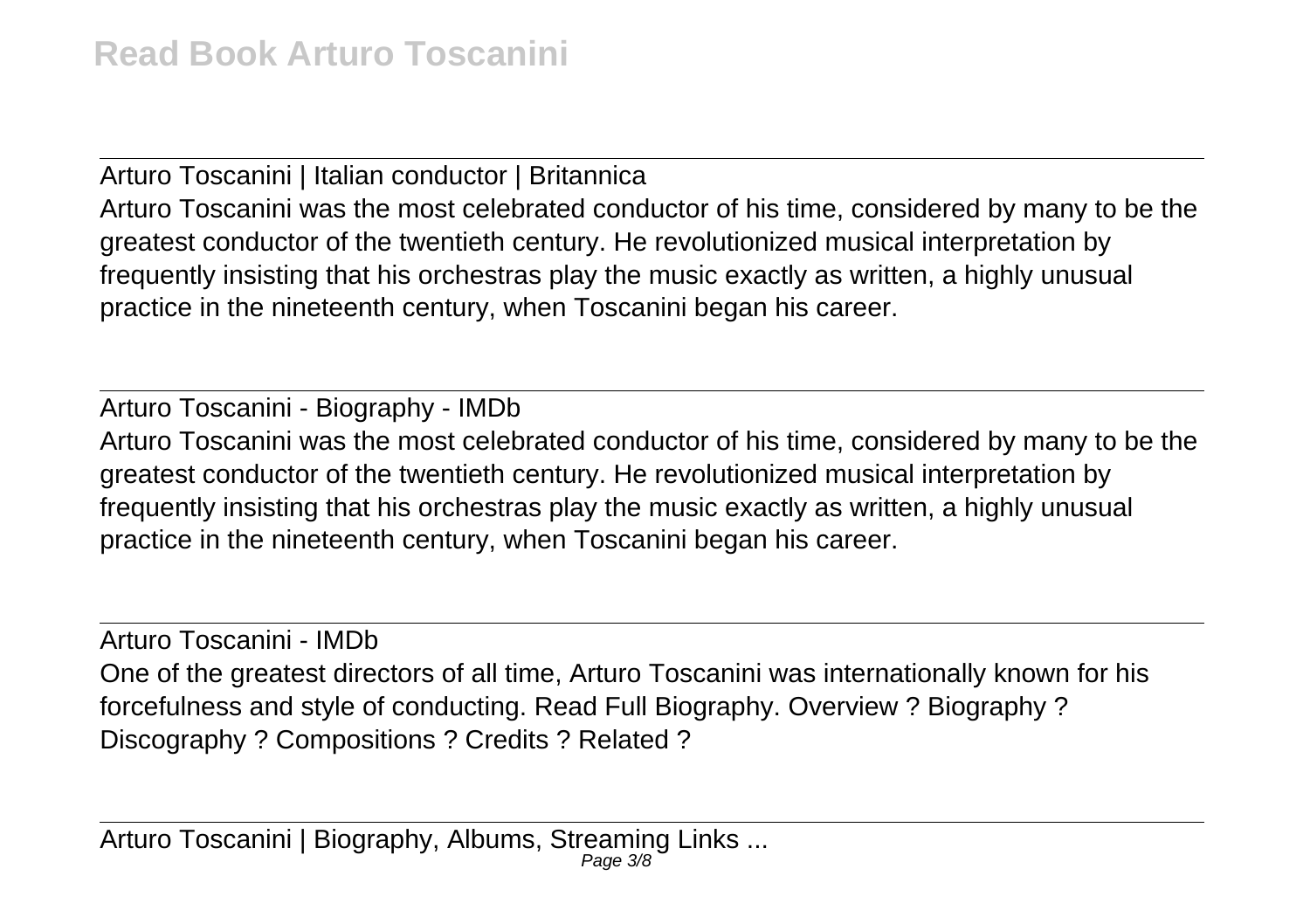Arturo Toscanini was an Italian conductor. One of the most acclaimed musicians of the late 19th century and 20th century, he was renowned for his brilliant intensity, his restless perfectionism, his phenomenal ear for orchestral detail and sonority, and his photographic memory.

Arturo Toscanini - Hollywood Walk of Fame Arturo Toscanini And The NBC Symphony Orchestra, Ludwig van Beethoven, Niccolò Paganini - Scherzo And Adagio From Quartet In F Major (Op. 135) / Moto Perpetuo (Op. 11) (Album) 2 versions RCA Victor Red Seal

Arturo Toscanini | Discography | Discogs Portrait of the composer Arturo Toscanini, who has a mustache and is wearing a black bow tie. Provenance. Provenance-1984. Daniel Wolf, Inc., sold to the J. Paul Getty Museum, 1984. This information is published from the Museum's collection database. Updates and additions stemming from research and imaging activities are ongoing, with new ...

Arturo Toscanini (Getty Museum) ARTURO TOSCANINI. Format: 12" LP (33 RPM). Housed in an 8,000 square foot warehouse that currently holds over 2 million records, Craig and his talented, dedicated staff serve music Page  $4/8$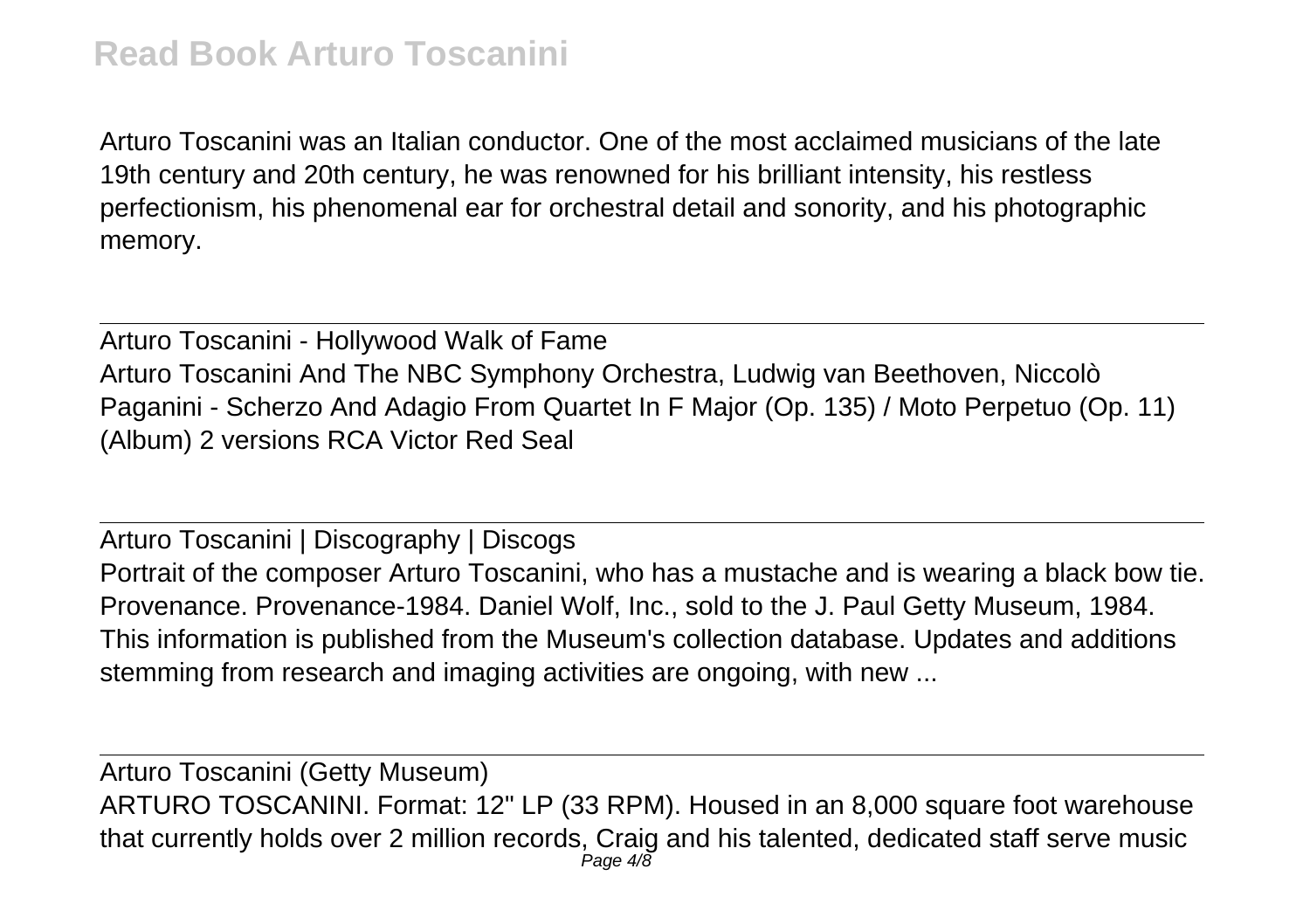lovers in more than 60 countries.

ARTURO TOSCANINI: moussorgsky: pictures at an exhibition ... 78\_4th-movement-part-2-allegretto-grazioso\_vladimir-horowitz-arturo-toscanini-andth\_gbia7003714b Local\_id 0 Location UK Scanner Internet Archive Python library 1.9.4 Scanningcenter George Blood, L.P. Size 10.0 Source 78 User\_cleaned Kevin Coupe User\_metadataentered Sean Gaston User\_transferred Sean Gaston

4th Movement (Part 2) Allegretto grazioso : VLADIMIR ...

March 25, 2008 • The first time Arturo Toscanini conducted an orchestra, he was 19, and the year was 1886. The last time he conducted a live performance came 68 years later, in 1954.

Arturo Toscanini : NPR Arturo Toscanini discography and songs: Music profile for Arturo Toscanini, born 25 March 1867. Genres: Romanticism, Symphony, Classical Period. Albums include Symphonies Nos. 1 and 9, Concerto No. 1 in B flat minor, and "Jupiter" Symphony, No. 41, in C, K. 551.

Arturo Toscanini Albums: songs, discography, biography ...<br>Page 5/8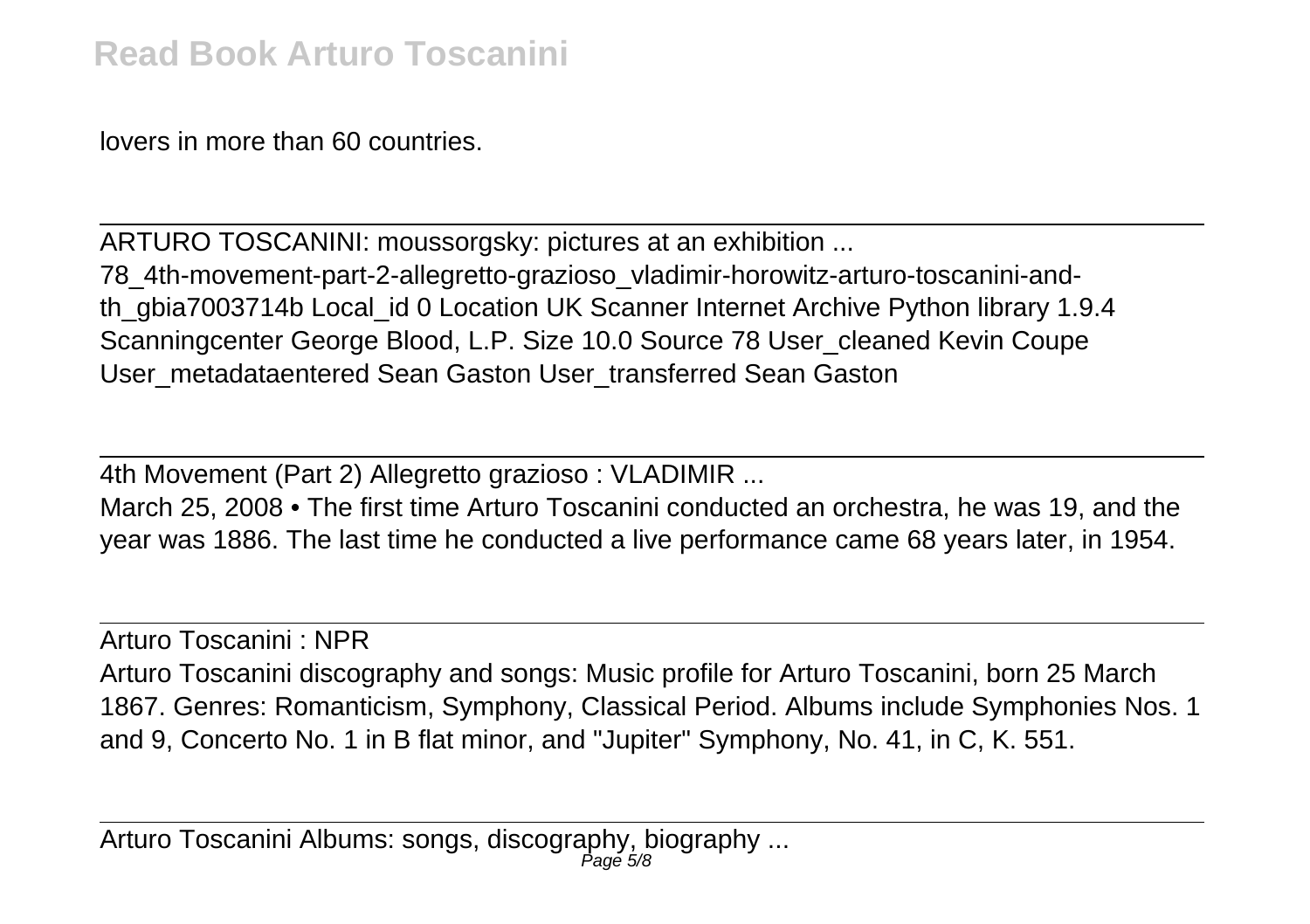One of the greatest opera and concert directors of all time, Arturo Toscanini was internationally known for his forcefulness and style of conducting, which led to near-perfection in his work. He was, from the opening of the 20th century until his retirement in the '50s, the most prominent orchestra conductor in the world, his only peer being his longtime rival, Wilhelm Furtwangler.

?Arturo Toscanini on Apple Music Arturo Toscanini (, Italian: [ar?tu?ro toska?ni?ni]; March 25, 1867 – January 16, 1957) was an Italian conductor. He was one of the most acclaimed musicians of the late 19th and of the 20th century, renowned for his intensity, his perfectionism, his ear for orchestral detail and sonority, and his eidetic memory.

Toscanini, Arturo - Discography of American Historical ... Rossini - Guglielmo Tell, diretto da Arturo Toscanini il 15 Marzo 1952, al Carnegie Hall di New York City.Versione estrapolata dal DVD Arturo Toscanini, NBC...

TOSCANINI GUGLIELMO TELL (OVERTURE) VIDEO - YouTube In Italy Toscanini was a leading critic of the fascist rule of Benito Mussolini, and refused to include the Fascist hymn "Giovinezza" in his concerts. While in Bologna, Italy in 1930 he was assaulted by a group of Mussolini's supporters. Page 6/8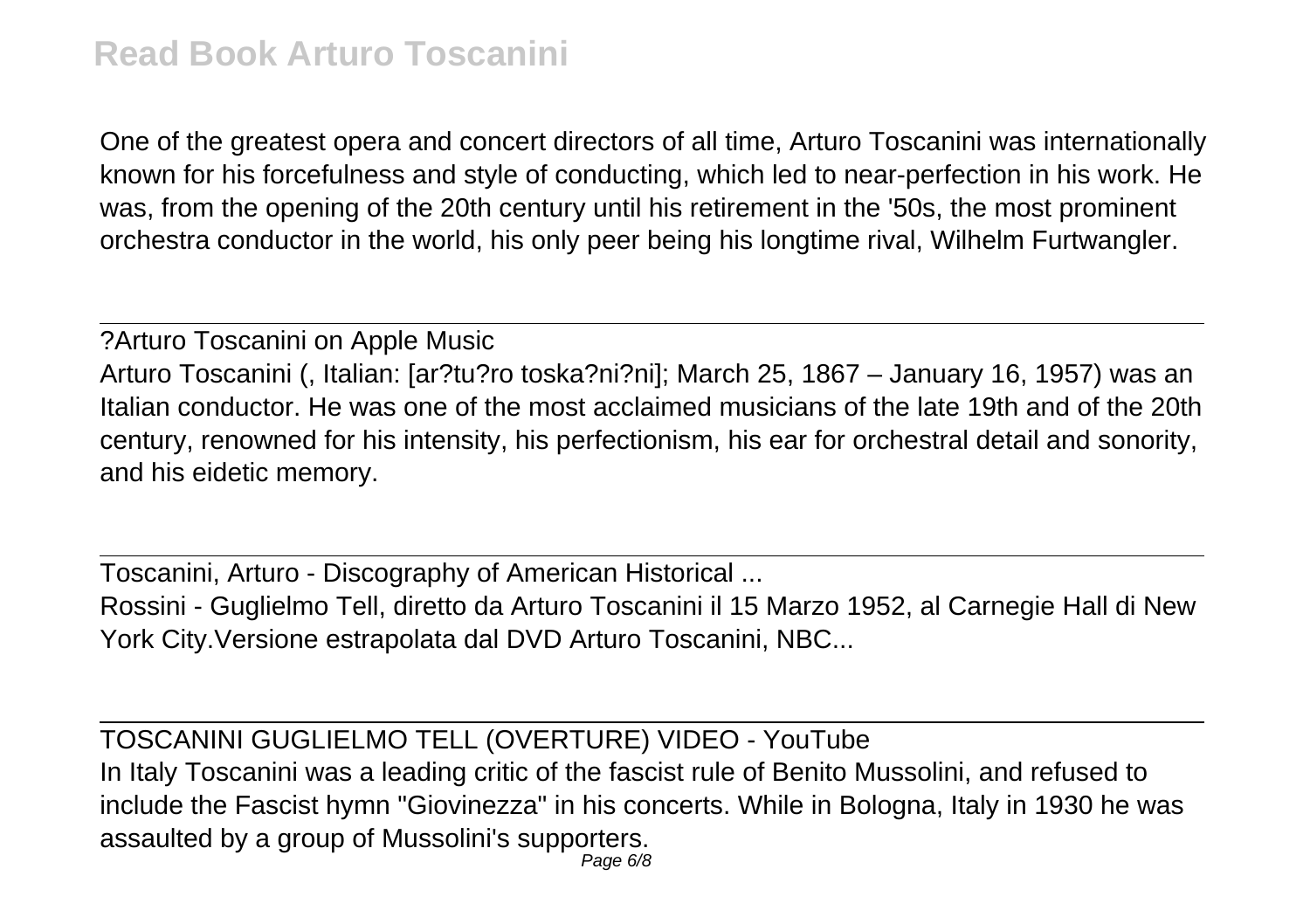Arturo Toscanini (1867-1957) - Find A Grave Memorial Arturo Toscanini (Italian pronunciation: [ar%CB%88tu%CB%90ro toska?ni?ni]; March 25, 1867 – January 16, 1957) was an Italian conductor. One of the most acclaimed musicians of the late 19th and 20th century, he was renowned for his intensity, his perfectionism, his ear for orchestral detail and sonority, and his photographic memory.

Arturo Toscanini (1867 - 1957) - Genealogy Arturo Toscanini (1867-1957) Many conductors today still consider Toscanini the greatest conductor of Verdi who ever lived. Not surprising, really, seeing as he actually began his musical life playing under Verdi himself.

Arturo Toscanini (1867-1957) - The 18 greatest conductors ...

Italiano: Arturo Toscanini (Parma, 25 marzo 1867 - New York, 16 gennaio 1957) è stato un direttore d'orchestra italiano.